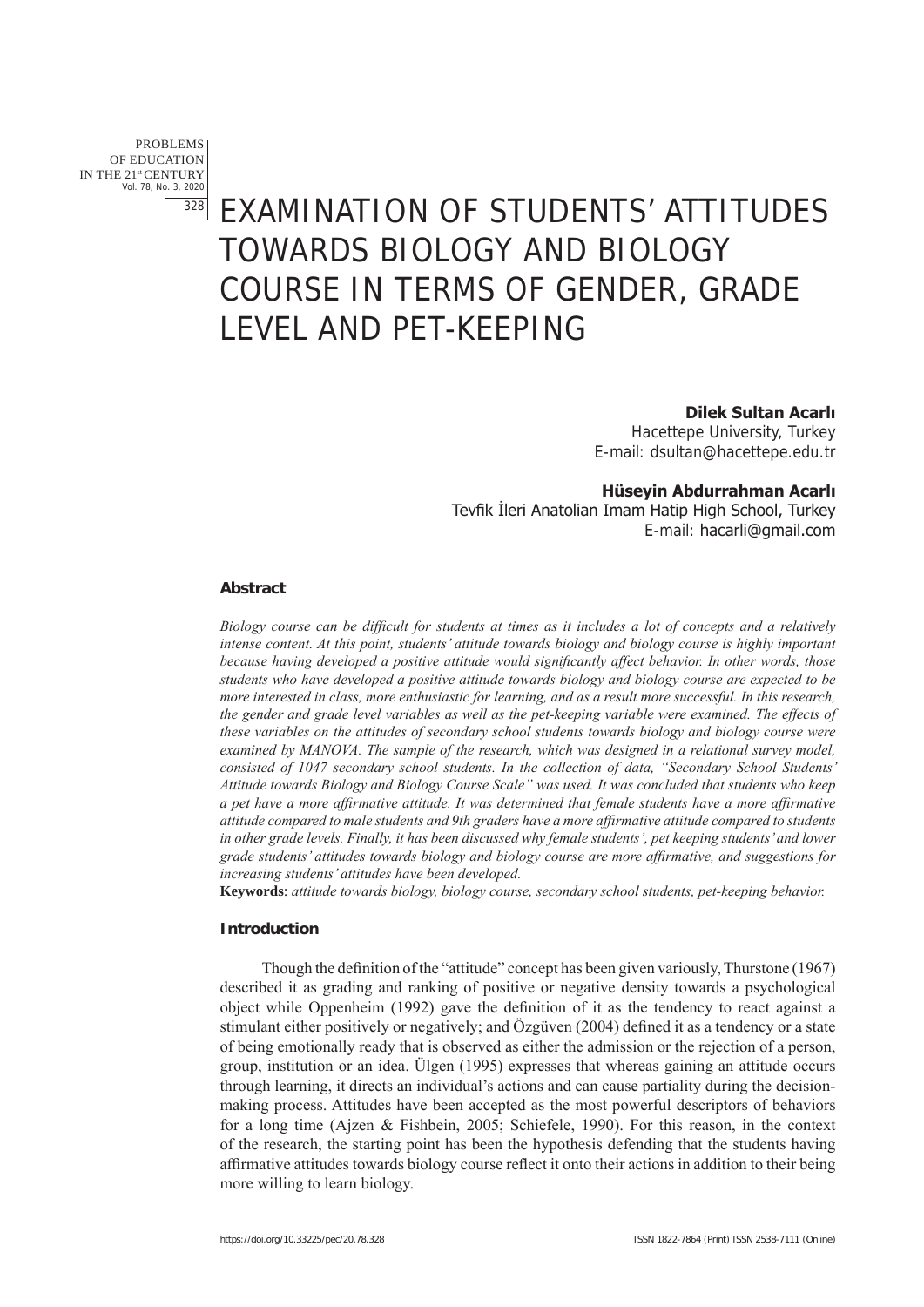> PROBLEMS OF EDUCATION IN THE 21st CENTURY Vol. 78, No. 3, 2020 329

Along with the fact that the roots of attitudes go back to the childhood, they are usually obtained through direct experiencing, reinforcement, imitation and social learning (Kağıtçıbaşı, 1999). As children grow up, the impact of adults upon children decrease while the impacts of other social factors increase specifically in adolescence period. Manners of a teenager aged 12- 20 can be variable. The large part of an individual's manners take their last shapes in the first adulthood period between the ages of 20-30, later they either never change or slightly change (Morgan, 1995). Hence, the secondary school period at which students are between the ages of 12-20 is a convenient time to alter manners. In this period, via changing students' attitudes towards the desired direction and improving them, the teaching- learning process can also be supported. For this reason, secondary school students were chosen as the study group in the research.

Biology is closely associated with a lot of disciplines and it serves humanity in the fields of agriculture, industry, medicine, and pharmacy along with many more. Biology knowledge is seen as a precondition in terms of solving a lot of problems related to our daily lives, particularly environmental and health problems. For this reason, it is important for especially the young people to have the simple knowledge about biology, to gather and follow the improvements related to biology so that they can participate in a civilized society. At this point, biology course given in the scope of formal training is of huge importance. Today, based on this fact, the importance given to the biology course has increased and the studies towards enhancing the effectiveness and productivity of biology course have been accelerated. When the studies are examined, it is seen that the biology course is one of the most challenging courses for the students. Biology is one of the lessons that students fail most and have difficulty understanding (Chuang & Cheng, 2003; Çimer, 2012; Durmaz, 2004; Gül & Yeşilyurt, 2010; Kışoğlu, 2018; Yeşilyurt & Gül, 2009a). Research sign out the fact that students' attitudes towards biology course might have an effect on this situation (Chuang & Cheng, 2003; Çevik & Ekici, 2008; Mutlu, 2006; Sungur & Tekkaya, 2003). When the studies made in the field of biology education are examined, it can be seen that an essential part focuses on the attitudes (Chuang & Cheng 2003; Ekici & Hevedanlı, 2010; Gül & Yeşilyurt, 2010; Koçakoğlu & Türkmen, 2010; Nasr & Soltani, 2011; Prokop et al., 2007; Tosun, 2011, Usak et al., 2009). This case can be evaluated as an indicator of the attitude's effect on teaching process. Students' attitudes toward the course greatly affect their learning and accordingly, their academic achievement on the course (Pehlivan, 1994). At this point, the comment related to the fact that developing a positive attitude upon students about the biology course will increase their accomplishments can be made. Determining the factors that influence students' manners towards biology helps in developing the strategies related to enhancing their attention and enthusiasm about the course. Besides, revealing the students' attitudes towards biology via probing different variabilities is quite significant in terms of making them more successful and getting effective results in the teaching process. In the body of literature, there are a lot of assessment instruments developed to evaluate students' approaches towards biology (Atik et al., 2015; Koçakoğlu & Türkmen, 2010; Yeşilyurt & Gül, 2009b, Tosun, 2011). However, studies analyzing the activities and individual differences that can affect attitudes are needed further.

In the study conducted with elementary school students by Emre and Erten (2012), it has been identified that students were interested in pet-keeping and many of them wanted to have a pet. By deducing from the findings of the study, it has been advised that students be supported about their enthusiasms in terms of plants and animals, and there must be topics related to these issues in their curriculums. In this way, it has been asserted that students will love the nature more and protect it alongside their being actively- involved in the courses. Likewise, Berck and Klee (1992) defended the idea that especially people taking care of plants and pets in their childhoods become more susceptible towards the environmental issues around them in the later periods of their lives in their research. Moreover, it is known that students' being interested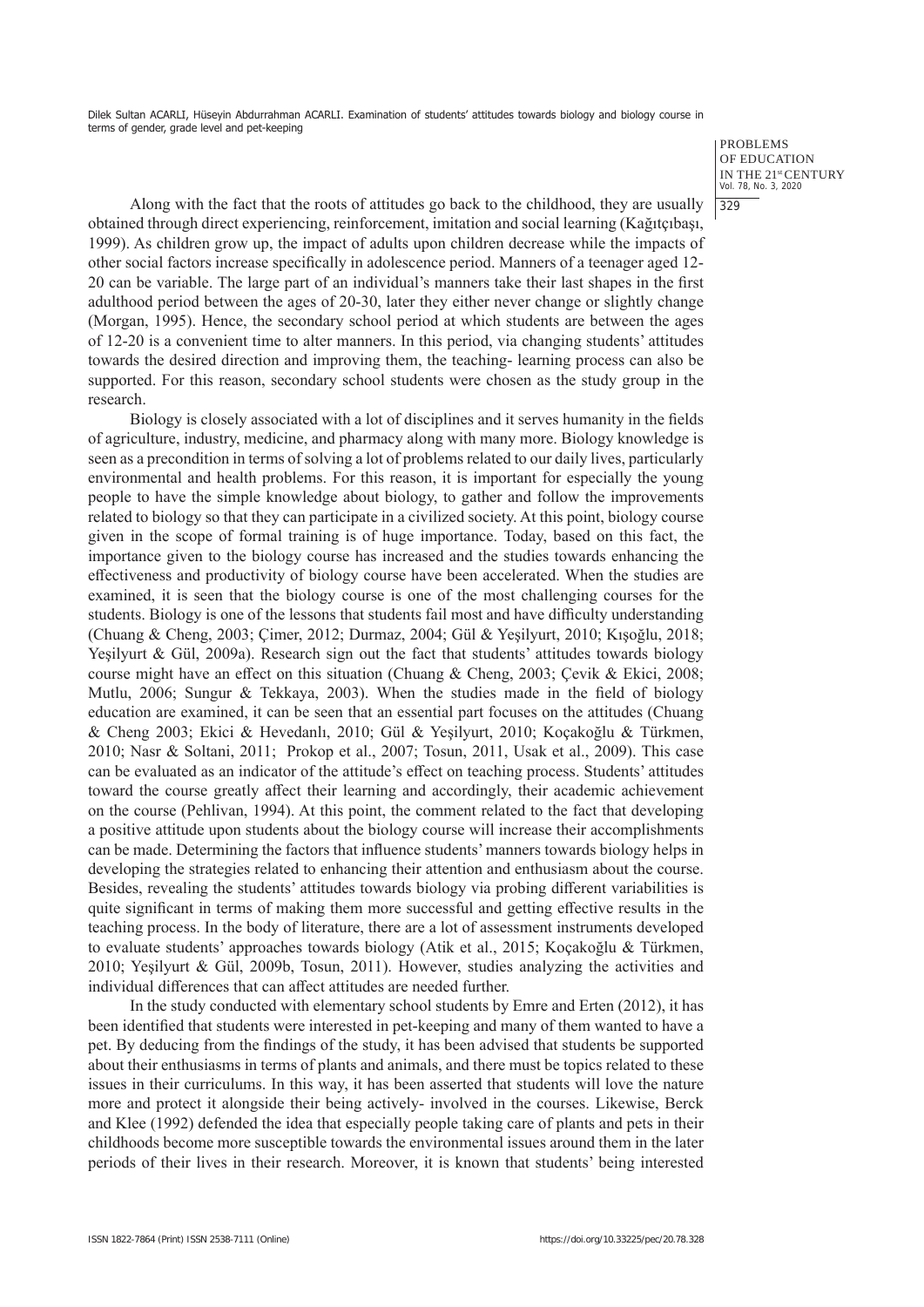PROBLEMS OF EDUCATION IN THE 21st CENTURY Vol. 78, No. 3, 2020 330

in the course stimulates their motivation and learning becomes easier (Erten, 2008). In short, while the findings of such studies display that students take interest in looking after a pet, it also raises a question in minds if there is a connection between this interest and biology in addition to the attitude toward the biology course. In this research, the following questions were tried to be answered:

- 1. Is there any significant difference in students' attitude towards biology and biology course in terms of gender?
- 2. Is there any significant difference in students' attitude towards biology and biology course in terms of their grade level?
- 3. Is there any significant difference in students' attitude towards biology and biology course in terms of pet-keeping variable?

It was based on the idea that studies can be carried out to provide more effective learning by developing students' attitudes in a positive way if there is a relation between these factors and the attitudes towards biology and biology course.

#### **Research Methodology**

#### *General Background*

The research was conducted in the relational survey model. In the basis of the relational survey model, there is the determining of the presence and/or degree of mutual exchange between two or more variables (Karasar, 2009). In the research, it was examined whether gender, grade level and pet-keeping variables affect students' attitudes towards biology and biology course. The research was carried out during the second semester of the 2017/2018 academic year in Turkey.

#### *Sample*

Convenience sampling was used to determine the sample of the research. While determining the sample size in validity-reliability analysis, it is recommended to reach 10 times the number of items in the scale (Hair et al., 2006). The variable that includes the smallest subgroups in this research was grade level. In order to prevent errors arising from sample size in analysis, it was planned to reach 10 times the number of items of the scale used in the research, at each grade level. The scale used in the research included 23 items. Thus, it was aimed to reach a minimum of 920 (10x23x4) students in total for 4 grade level. Within the scope of the research to achieve sufficient sample size, 1200 students in a secondary school were reached. However, 1047 of the research instruments applied to these students returned to be used in the analysis. The research was carried out in accordance with the volunteerism of the participants. The participants were informed about the scope of the study. It was stated that they have the right to leave the study at any time. Personality rights and private information of the participants were protected.

The ages of participants changed between 14 and 20, their age average was 16. 609 female and 438 male students have participated in the research. 28% (296 students) of the ones taking part in the research have said that they keep a pet at home whereas 72% (751 students) of the participants have stated that they do not have a pet. The distribution of the students according to their grade levels (9th, 10th, 11th and 12th) was respectively 242, 289, 260 and 256 students. 29% (177 students) of the female students keep a pet while 27% of the male students (119 students) do the same. The demographic information related to the sample is presented in Table 1.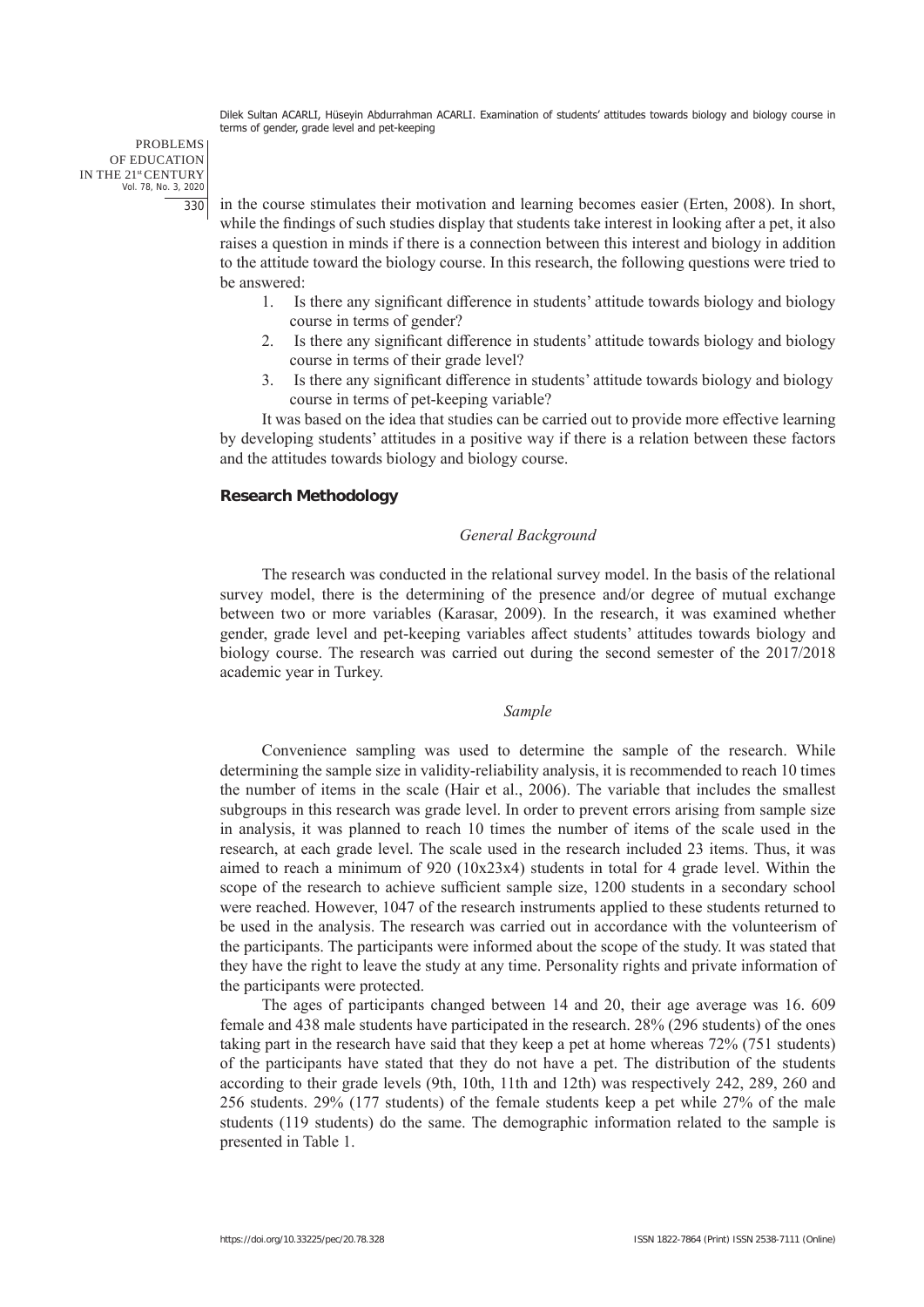> PROBLEMS OF EDUCATION IN THE 21st CENTURY Vol. 78, No. 3, 2020 331

## **Table 1** The frequency of the sample's demographic qualities (N (%))

| Demographic Variable |        |             | Has no pet          |                            | Total |
|----------------------|--------|-------------|---------------------|----------------------------|-------|
|                      |        | Keeps a pet | Wants to have a pet | Doesn't want to have a pet |       |
| Gender               | Female | 177 (29)    | 290(47)             | 142 (23)                   | 609   |
|                      | Male   | 119 (27)    | 182 (41)            | 137(31)                    | 438   |
| Grade<br>level       | 9      | 75 (31)     | 124 (51)            | 43 (18)                    | 242   |
|                      | 10     | 70 (24)     | 133(46)             | 86 (30)                    | 289   |
|                      | 11     | 82 (31)     | 112(43)             | 66(25)                     | 260   |
|                      | 12     | 69 (27)     | 103(40)             | 84 (33)                    | 256   |

#### *Instrument and Procedures*

"Secondary School Students' Attitudes towards Biology and Biology Course Scale" improved by Atik et al (2015) has been used in the research while collecting data. In instrument prepared by the researchers, there is the scale made up of 23 items in addition to the introduction part encompassing the demographic information of the sample. The scale exposes a threedimensional structure covering the Attitude towards Biology (9 items), the Attitude towards Biology course (8 items) and Concerns over Biology Course (6 items). The 5-point Likert-type scale ranged from "strongly disagree (1)," to "strongly agree (5)".

Reliability means the consistency between the answers given to the items by the individuals in the scale. Reliability co-efficient is usually expected to be .70 and above for psychological tests (Büyüköztürk, 2006; DeVellis, 2012). In order to determine a scale's reliability, there are several methods used, but in the study Cronbach's alpha has been calculated that fits for purpose. It is a method frequently used in the psychological tests that have three or more options (Büyüköztürk, 2006). After the reliability test results have been analyzed, it is ascertained that Cronbach's alpha reliability ratio calculated for the scale has been .94. On the other hand, the reliability ratios calculated for the scale's dimensions are respectively .91, .91 and .86.

Construct validity stands for the ability of a used test to measure an abstract concept in the right way (Büyüköztürk, 2006). For the purpose of controlling the appropriateness of "Secondary School Students' Attitudes towards Biology and Biology Course Scale" improved by Atik et al (2015) for the study's sample, the construct validity of this scale has also been examined and exploratory factor analysis has been made. In the process, the reliability of the data has been verified via Kaiser-Meyer-Olkin (KMO) sampling adequacy and Bartlett's Test of Sphericity. The data adequacy for factor analysis has been determined through considering the fact that Kaiser-Meyer-Olkin (KMO) value is more than .60 and Bartlett test makes sense (Tabachnick & Fidell, 2007). In the defining of the number of factors, factors whose eigenvalues are bigger than 1 are categorized as meaningful. Besides, the importance has been hugely given to the information associated with the fact that the common variance value must be 25 and more in addition to the fact that item factor loading point must be .40 and more while deciding if an item is going to take place in the scale. Factor analysis has given the same results with the analyses Atik et al. (2015) have conducted during the time of developing the scale. The analysis has also been supported for the sample which was to deal with the three-dimensional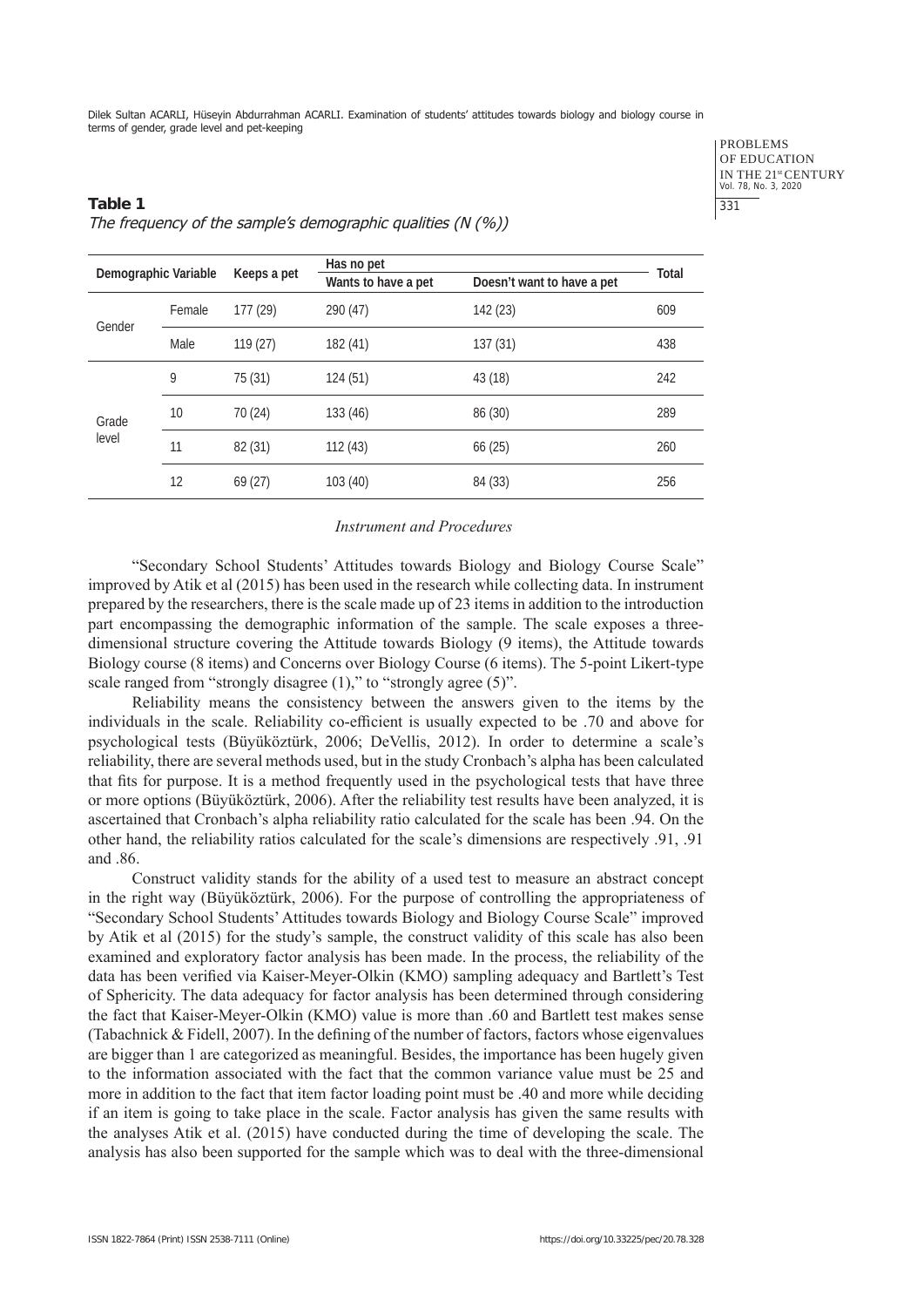PROBLEMS OF EDUCATION IN THE 21st CENTURY Vol. 78, No. 3, 2020 332

structure of the scale. The 23 items in the scale were compiled in three dimensions including the attitudes towards biology, the pleasure they take in biology course and their concerns over biology course as mentioned by Atik et al. (2015) before. The factor loading changes between the values of .47 and .82.

## *Data Analysis*

The data has been analyzed via being entered into SPSS 23.0 statistical program. Whether the attitudes developed by the students towards biology and biology course, if their concerns are interconnected with the factors such as gender, grade level or pet-keeping and based on the mutual effect of the factors, if they differ significantly were scrutinized through the use of Multivariate Analysis of Variance (MANOVA). It is a technique analyzing if groups vary in terms of more than 1 dependent variable. Additionally, one of the purposes has been if these factors have an effect together on the dependent variables with the analysis of multiple independent variables simultaneously.

Before the analysis, it has been examined if the data meets the MANOVA assumptions. In order to ensure MANOVA's multivariate normality assumption, the participants with a high level of Mahalanobis Distance Value have not been evaluated. Mahalanobis Distance Value is 16.27 for 3 dependent variables (Pallant, 2007). Consequently, the participant number has dropped from 1047 to 1036 before conducting the analysis, and the research has been done through the help of 1036 partakers. In this research, Kolmogorov-Smirnov tests and the analysis of the data diagrammatically show dependent variables have deviated from the normal distribution and homogeneity of variance-covariance matrix has failed. For multivariable analyses, it is regarded that it will not cause many problems if the equality or normality of variance is violated in the cases of having more than 30 participants in every cell (Pallant, 2007; Tabachnick  $\&$ Fidell, 2007). From this point on, MANOVA has been applied by avoiding the assumptions of the equality and homogeneity of variance-covariance matrix. In MANOVA, there are a lot of multivariate tests in order to compare average scores of groups. Tabachnick and Fidell (2007) have reported that Pillai's Trace test is more powerful when contrasting the average scores of groups at the times of violation of assumptions in MANOVA. That is why, Pillai's Trace test has been helpful in the interpretation of the results in this research. That Pillai's Trace test gives meaningful results means that there are some differences among the groups in terms of dependent variables. Furthermore, since the assumptions are violated, chances of type 1 error increase, which is why instead of the traditional alpha value ( $\alpha$ =.05), another alpha value  $(\alpha = 0125)$  has been made use of as the statistical significance value (Stevens, 2009; Tabachnick & Fidell, 2007). After the MANOVA findings that are considered as statistically significant, the significance values in the table of Test of Between Subject Effect, calculated with MANOVA again, are scrutinized to define which dependent variables have the differences in-between. In order not to get type 1 error and to interpret properly, it is advised that Bonferroni correction must be applied through dividing alpha significance value to the number of dependent variables (Pallant, 2007). Since there are three dependent variables in this research, the alpha value was calculated as .017 (.05/3) via Bonferroni correction and this result has been paid attention to during the comparisons.

Multiple comparison (Post-hoc) analyses were used to specify between which independent variables having more than two groups there are differences in terms of dependent variables. There are many other post-hoc tests available to be used in different situations. In the research, Scheffe test which is one of the most common tests and is known to be a more meticulous method used for preventing type 1 error was applied (Pallant, 2007).

While interpreting clarification ratios of the differences coming up in dependent variables by the independent variables, eta squared value standards set up by Cohen (1988) were taken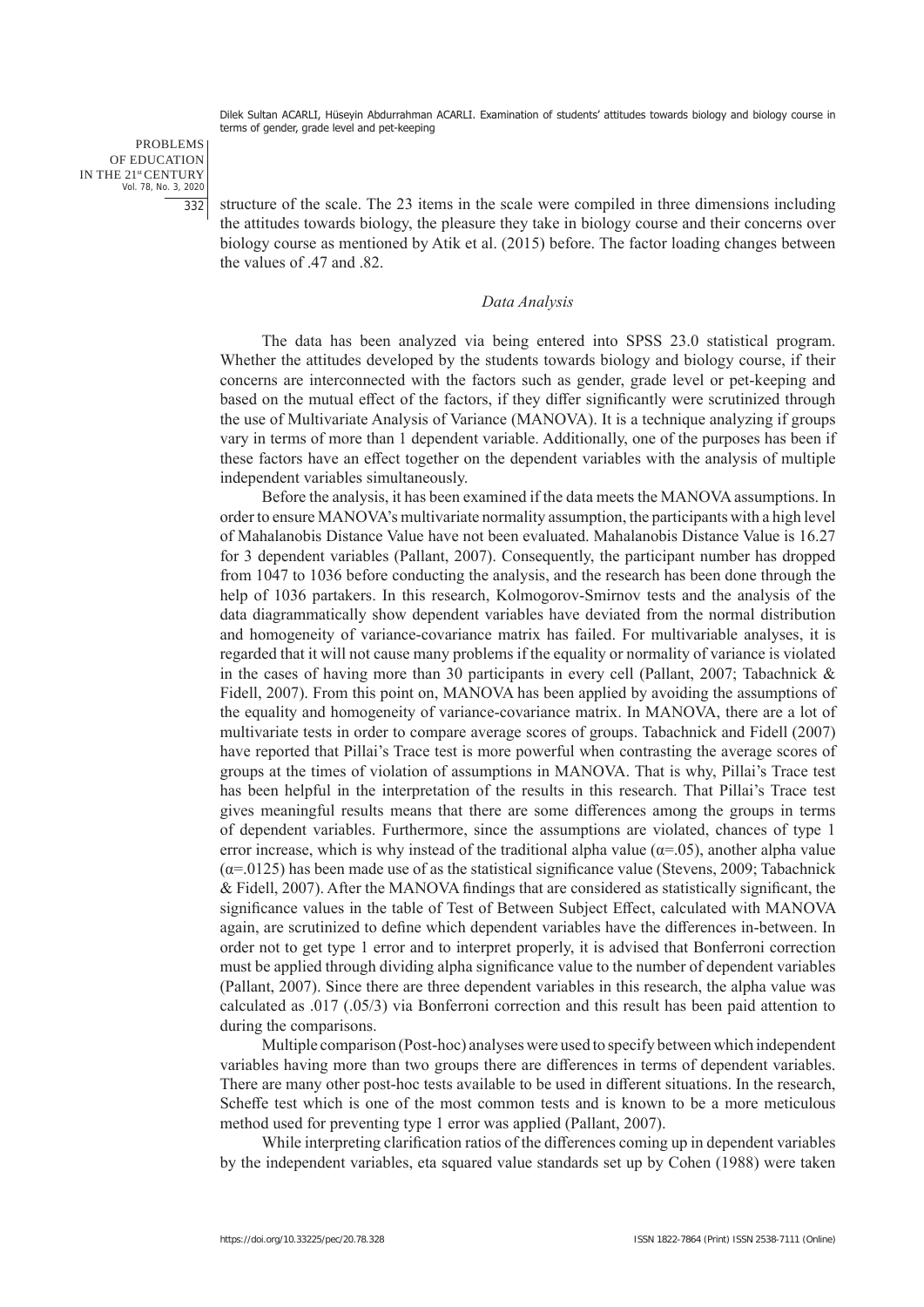into consideration. Cohen (1988) clarified the values up to .01 as low, the ones between .01 and .06 as middle and the ones of 14 and above as high eta squared values.

PROBLEMS OF EDUCATION IN THE 21st CENTURY Vol. 78, No. 3, 2020 333

#### **Research Results**

Whether students' attitudes towards biology and biology course show significant differences in three dimensions connected to the common effect of the factors which include gender, grade level and pet-keeping or not was analyzed with the help of Multivariate Analysis of Variance (MANOVA). The first outcomes related to MANOVA are presented in the Table 2.

#### **Table 2**

The MANOVA results according to gender, grade level and pet-keeping variables

| Source                              | Pillai's Trace | F      | <b>Hypothesis</b><br>df | Error df | р                    | $\eta^2$ |
|-------------------------------------|----------------|--------|-------------------------|----------|----------------------|----------|
| Gender                              | .054           | 19.296 | 3                       | 1021     | $.0001$ <sup>*</sup> | .054     |
| Grade level                         | .045           | 5.251  | 9                       | 3069     | .0001                | .015     |
| Pet-keeping                         | .065           | 11.442 | 6                       | 2044     | .0001                | .032     |
| Gender*Grade level                  | .028           | 3.258  | 9                       | 3069     | $.001$ <sup>-</sup>  | .009     |
| Gender* Pet-keeping                 | .002           | .264   | 6                       | 2022     | .954                 | .001     |
| Grade level* Pet-keeping            | .015           | .837   | 18                      | 3036     | .657                 | .005     |
| Gender*Grade level*Pet-keeping<br>. | .026           | 1.492  | 18                      | 3036     | .083                 | .009     |

\**p*<.0001

As seen in the Table 2, according to MANOVA results, it was stated that the points students got from the "Attitudes towards Biology and Biology Course Scale", gender and pet-keeping (Pillai's Trace=.002;  $F_{(6-2022)}$ =.264, *p*>.017), grade level and pet-keeping (Pillai's Trace=.015;  $F_{(18-3036)}$ =.837, *p*>.017), gender, grade level and pet-keeping (Pillai's Trace=.026;  $F_{(18-3036)}$ =1.492,  $p>017$ ) do not show statistically significant differences in accordance with the variables' interactions ; but, only the interactions of gender and grade level variables are significant. Also, it was detected that when gender (Pillai's Trace=.054;  $F_{(3-1021)}$ =19.296, *p*<.017), grade level (Pillai's Trace=.045;  $F_{(9.3069)} = 5.251$ , *p*<.017) and pet-keeping (Pillai's Trace=.065;  $F_{(6-2044)}$ =3.258,  $p$ <.017) factors are handled separately, the students' points related to three dimensions of the attitude scale show significant differences in terms of these factors. Tests of Between Subject Effect and mean scores were examined to determine between which dimensions of the scale and which sample groups there are the significant differences. Also, the Scheffe Test results were taken into consideration for grade level and pet-keeping variables which include more than two groups. Findings are presented under separate headings.

## *The Analysis of the Attitudes of Students towards Biology and Biology Course in terms of Gender*

It has been found out that female and male students also show significant differences in three dimensions of the scale when tests of between subject effect were examined  $(p<0.17)$ . In other words, there was a significant difference between the attitudes of students to biology (A1), their attitudes towards biology course (A2) and their concerns over biology course (A3)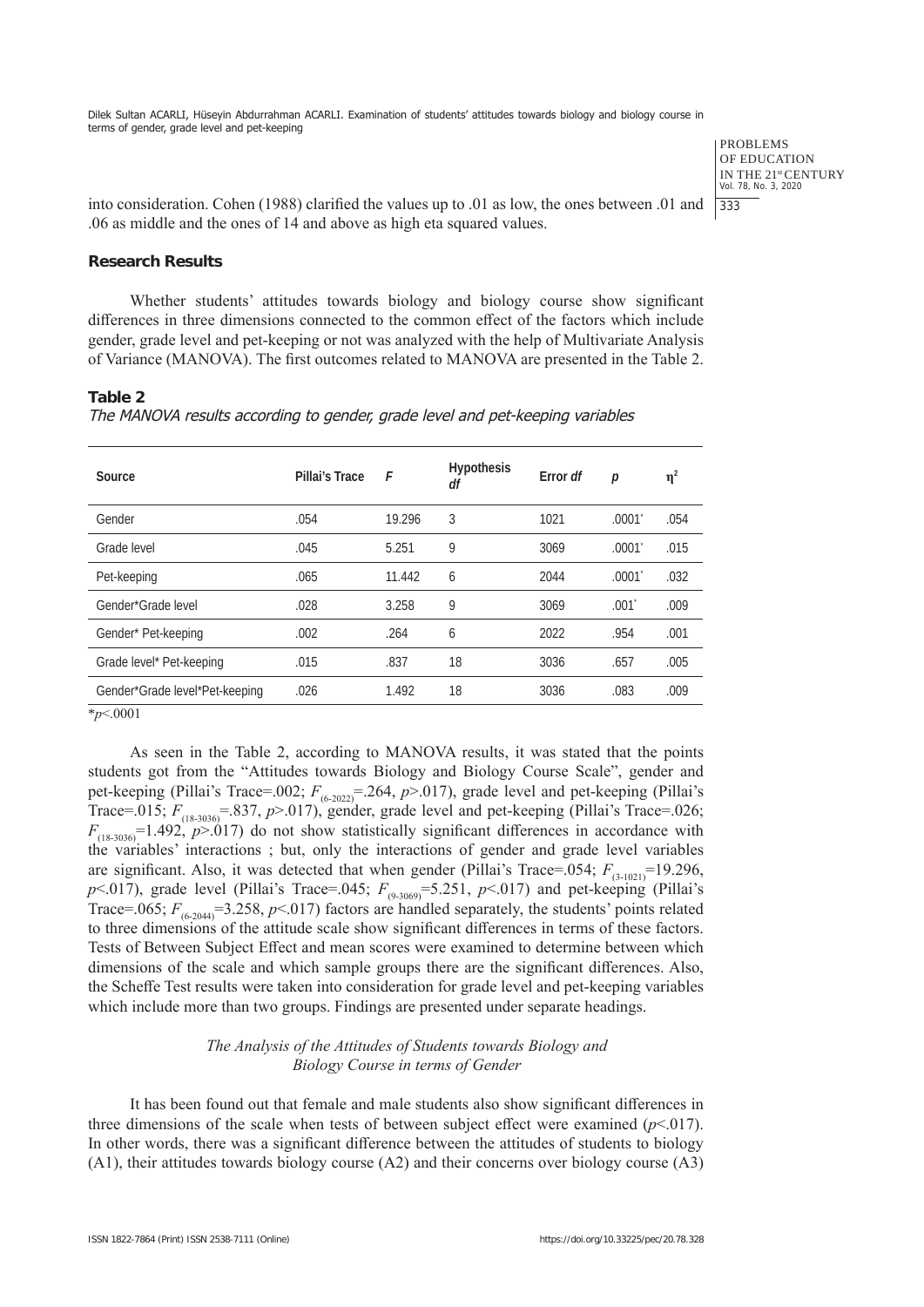PROBLEMS OF EDUCATION IN THE 21st CENTURY Vol. 78, No. 3, 2020 334

in terms of gender. The clarification percentages of these factors with the independent variable gender are 2.2%; 5% and 3.5% respectively. Cohen (1988) stated that these eta squared  $(\eta^2)$ ratios are average values (Table 3).

#### **Table 3**

The Interaction between A1, A2 and A3 points of female and male students

| Source | Dependent Variable | Sum of Squares df | Mean Square F |        |       | $\mathbf{n}^2$ |
|--------|--------------------|-------------------|---------------|--------|-------|----------------|
| Groups | Α1                 | 18.752            | 18.752        | 22.590 | .0001 | .022           |
|        | А2                 | 38.195            | 38.195        | 52.782 | .0001 | .050           |
|        | A3                 | 24.099            | 24.099        | 36.458 | .0001 | .035           |

\*According to Bonferroni correction considered significance level is *p*<.017 (.05/3).

Upon looking at the average scores, it was deducted that the female students  $(\bar{X}_{\text{Al}}=3.27,$  $\bar{X}_{\Delta^2}$ =3.56,  $\bar{X}_{\Delta^3}$ =3.78) are more affirmative in the scale's three dimensions than the males  $(\overline{X}_{A1}^{\text{I}}=2.98, \overline{X}_{A2}^{\text{I}}=3.14, \overline{X}_{A3}=3.45)$ . This situation signs out to the fact that the female students are more affirmative towards biology and biology course in addition to their having less concern about biology course.

## *The Analysis of the Attitudes of Students towards Biology and Biology Course in terms of Grade Level*

When tests of between subject effect were examined, it has been detected that in three dimensions of the scale, students from different grade levels also show significant differences  $(p<0.017)$ . In other words, there is a significant distinction between the attitudes of students to biology (A1), their attitudes towards biology course (A2) and their concerns over biology course (A3) in terms of grade levels. The clarification percentages of these factors with the independent variable grade level were 1.7%; 4.3% and 1.4% respectively. According to Cohen (1988), these eta squared (η2) ratios were medium values (Table 4).

#### **Table 4**

The Interaction between A1, A2 and A3 points of the students from various grade levels

| Source | Dependent Variable | Sum of Squares | df | Mean Square F |        | $\boldsymbol{D}$ | n <sup>2</sup> |
|--------|--------------------|----------------|----|---------------|--------|------------------|----------------|
| Groups | A <sub>1</sub>     | 14.692         |    | 4.897         | 5.900  | .001             | .017           |
|        | A2                 | 32.941         |    | 10.980        | 15.174 | .0001            | .043           |
|        | A3                 | 9.296          |    | 3.099         | 4.688  | .003             | .014           |

\*According to Bonferroni correction considered significance level is *p*<.017 (.05/3).

So as to define the significant differences between A1, A2 and A3 points among students from particular grade levels, the Scheffe Test was used:

It has been identified in terms of students' A1 (the attitude towards the biology) points, there are significant differences among the 9-10 and 11-12 grades  $(p_1, 0.001)$ . The average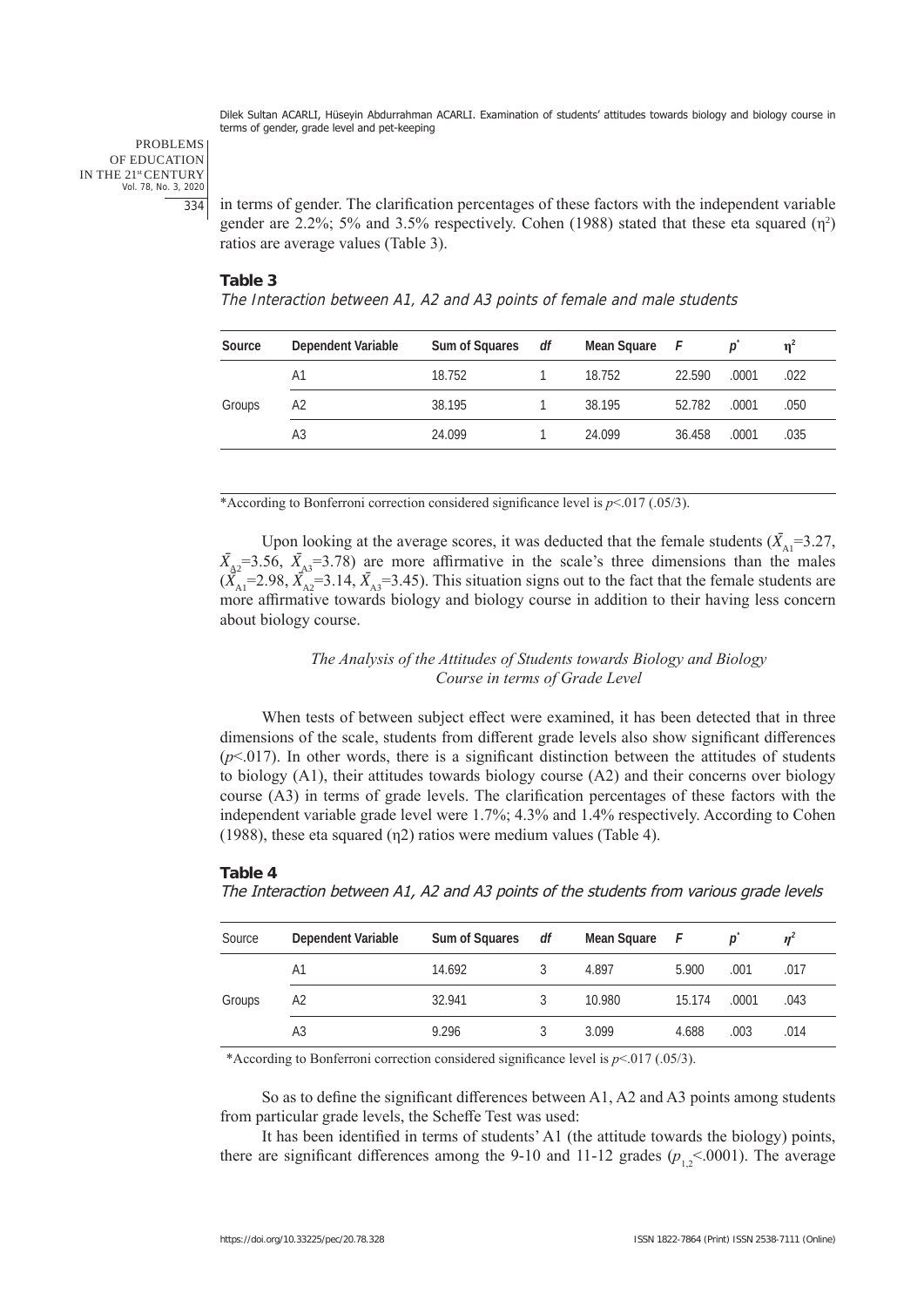> PROBLEMS OF EDUCATION IN THE 21st CENTURY Vol. 78, No. 3, 2020 335

scores calculated for the A1 dimension for the 9<sup>th</sup>, 10<sup>th</sup>, 11<sup>th</sup> and 12<sup>th</sup> grades are respectively 3.36, 3.04, 3.09 and 3.01. It has been asserted that there is a significant difference  $(p_{1,2}, \le 0.001)$ among  $9<sup>th</sup> -10<sup>th</sup>$ ,  $9<sup>th</sup> -11<sup>th</sup>$  and  $9<sup>th</sup> -12<sup>th</sup>$  grades in terms of A2 points (the attitude towards biology course). It is also observed that there is no significant distinction among other grade levels while the attitudes of  $9<sup>th</sup>$  grade students differ significantly from other students of other grade levels statistically. For 9<sup>th</sup>, 10<sup>th</sup>, 11<sup>th</sup> and 12<sup>th</sup> grades, the calculated average scores in terms of A2 dimension are 3.70, 3.24, 3.29 and 3.16 respectively. In the sense of A3 points (concerns over biology course), only among  $9<sup>th</sup>$  and  $12<sup>th</sup>$  grades there are some significant differences along with the fact that the more the grade gets, the less A3 points become. The calculated average scores for this dimension were respectively 3.78, 3.59, 3.63 and 3.47 for the 9<sup>th</sup>, 10<sup>th</sup>, 11<sup>th</sup> and 12<sup>th</sup> grades. The drop of points for this dimension in which there are 5 negative, 1 affirmative item and where the negative items are encoded oppositely indicates that worries gradually increase.

## *The Analysis of the Attitudes of Students towards Biology and Biology Course in terms of the Mutual Effects of Both Gender and Grade Level Factors*

When Tests of between Subject Effect were analyzed, it has been deducted that gender and grade level factors together have a significant difference  $(p<.017)$  on the dependent variables which are the attitudes towards biology (A1) and the attitudes towards biology course (A2) whereas they do not have a significant effect on the concerns over biology course (A3). The percentages and mutual effects of gender and grade level factors of the attitudes of students towards biology and biology course were 1.4% and 2.2% respectively. Cohen (1988) stated that these eta squared  $(\eta^2)$  ratios are average values (Table 5).

#### **Table 5**

| Source | Dependent Variable | Sum of Squares | df | Mean Square | F     |       | $\mathbf{n}^2$ |
|--------|--------------------|----------------|----|-------------|-------|-------|----------------|
| Groups | A1                 | 12.225         |    | 4.075       | 4.909 | .002  | .014           |
|        | A2                 | 16.734         |    | 5.578       | 7.708 | .0001 | .022           |
|        | A3                 | 6.248          |    | 2.083       | 3.150 | .024  | .009           |

The Interaction between A1, A2 and A3 points related to the common effect of gender and grade level factors

\*According to Bonferroni correction considered significance level is *p*<.017 (.05/3).

When the attitudes of students towards biology (A1) and biology course (A2) were analyzed by considering the variables gender and grade level, it was seen that as the grade level increased, the attitude scores tended to drop. Additionally, it was detected that the attitude scores of female students at each grade level were higher than male students.

## *The Analysis of the Attitudes of Students towards Biology and Biology Course in terms of Pet-keeping Factor*

It was deducted that the students keeping a pet, willing to keep a pet and not willing to keep a pet at home show some significant differences  $(p<017)$  in the three dimensions of the scale separately after the analysis of Tests of between Subject Effect. That is to say, in terms of pet-keeping factor, there was a significant distinction among the factors related to the attitudes towards biology (A1) and biology course (A2) along with students' concerns over biology course (A3). The clarification percentages of these factors by pet-keeping factor were 5.6%;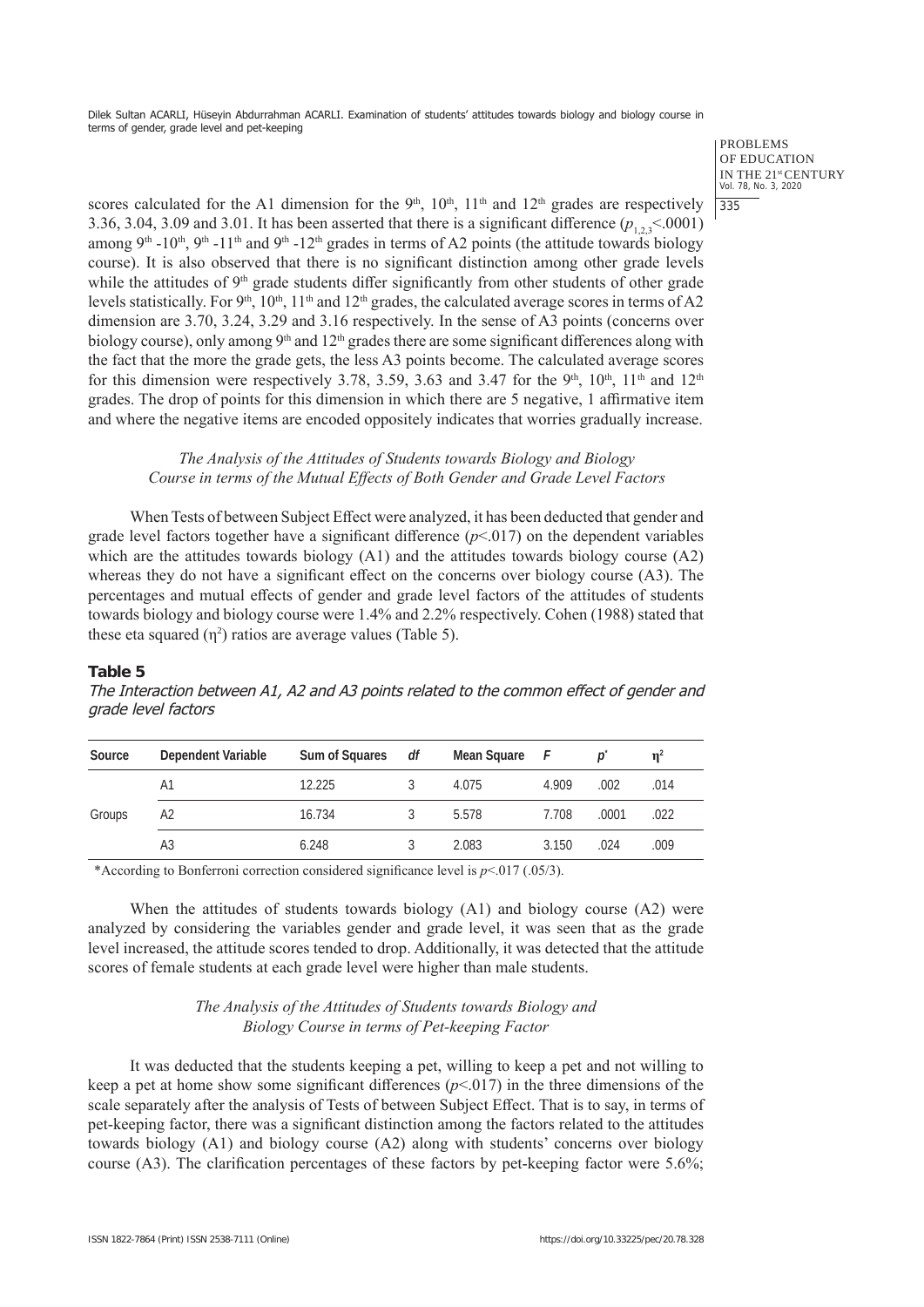PROBLEMS OF EDUCATION IN THE 21st CENTURY Vol. 78, No. 3, 2020 336

4.6% and 2.7% respectively. These eta squared  $(\eta^2)$  rates were thought to be mid ranges by Cohen (1988) (Table 6).

#### **Table 6**

|  |  |  | The Interaction of A1, A2 and A3 points in terms of pet-keeping |
|--|--|--|-----------------------------------------------------------------|
|  |  |  |                                                                 |

| Source | Dependent Variable | Sum of Squares | df | Mean Square F |        |       | $\mathbf{n}^2$ |
|--------|--------------------|----------------|----|---------------|--------|-------|----------------|
| Groups | Α1                 | 49.518         |    | 24.759        | 29.826 | .0001 | .056           |
|        | А2                 | 35.391         |    | 17.695        | 24.454 | .0001 | .046           |
|        | A3                 | 18.626         |    | 9.313         | 14.089 | .0001 | .027           |

\*According to Bonferroni correction considered significance level is *p*<.017 (.05/3).

So as to define among which groups of pet-keeping factor the significant differences between A1, A2 and A3 points appear, the Scheffe Test was used:

The results indicated statistically significant differences in terms of A1 (the attitude towards biology) points between the students keeping a pet-the ones wanting to keep a pet, the ones keeping a pet-the others not wanting to keep a pet, the ones wanting to keep a pet-the others refusing to keep a pet  $(p_{1,2}, \le 0.001)$ . The average scores calculated for the A1 dimension are 3.46, 3.06 and 2.86 respectively for the students with a pet, the students wanting a pet and students not wanting a pet.

In the sense of A2 (the attitude towards the biology course), it was detected that students with a pet- students wanting a pet  $(p< .0001)$ , students with a pet- students not enthusiastic for pet-keeping ( $p$ <.0001), students wanting a pet- students not enthusiastic for pet-keeping ( $p$ <.01) differ from each other significantly. The average scores calculated for the A2 dimension for the students keeping a pet, wanting a pet and not willing to keep a pet were 3.64, 3.24 and 3.17 respectively.

In terms of A3 (the concerns over biology course) points, the conclusion has been made that students with a pet- students wanting a pet  $(p<.0001)$  and students with a pet- students not enthusiastic for keeping a pet  $(p<.0001)$  show a significant distinction whereas students wanting a pet- students not enthusiastic for keeping a pet  $(p>0.05)$  has no significant difference. The average scores calculated for the A3 dimension for the students keeping a pet, wanting a pet and not willing to keep a pet were respectively 3.83, 3.53 and 3.50.

Another finding of the research was the answers given to the question what kind of a pet students keep/ they want to keep. Among the answers given to the question what kind of a pet they keep, the bird (119 students; 40.5%) took the first place, the fish (64 students; 22%) came as the second choice, the cat (45 students; 15.3%) followed as the third option, the dog (32 students 11%) became the fourth choice, the rabbit (7 students; 2.4%) as the fifth and the hamster (5 students; 1.7%) lined up as the sixth option. Among the answers given to the question what kind of a pet they want to keep, the cat (200 students; 42.8%) took up the first place while it was being followed by the dog (124 students; 26.5%), the bird (39 students; 8.3%), the rabbit (20 students; 4.3%), the fish (15 students; 3.2%) and the hamster (6 students; 1.3%).

#### **Discussion**

At the end of the research, it has been ascertained that the students keeping a pet develop more affirmative attitudes towards biology and biology course (for the three dimensions of the scale) and the hypothesis "is followed by the students wanting to keep a pet and the ones not willing to keep one. In this case, the comment which states that students must be encouraged to keep a pet and love for animals must be instilled in them so that their attitudes towards biology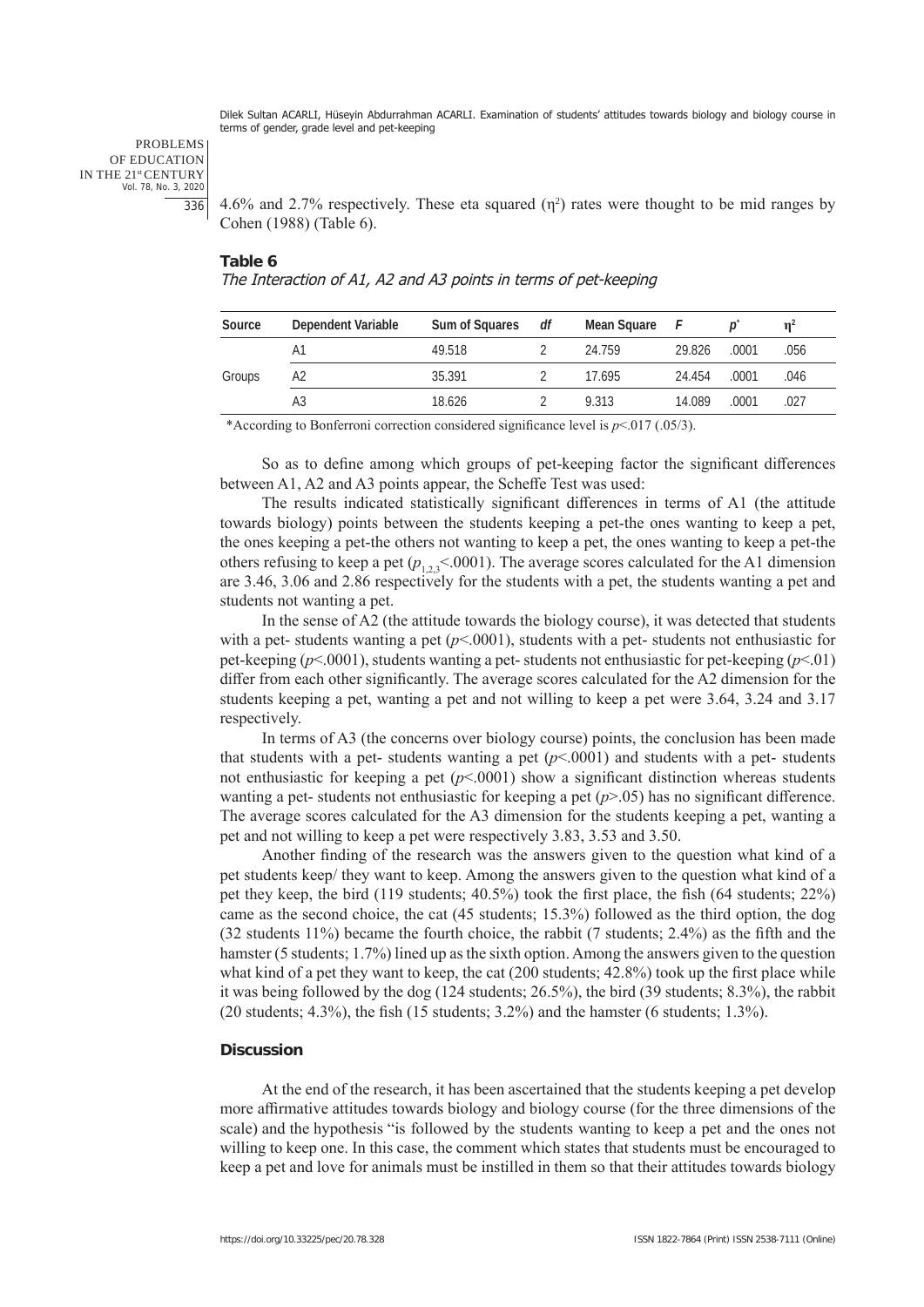> PROBLEMS OF EDUCATION IN THE 21st CENTURY Vol. 78, No. 3, 2020 337

course will be more affirmative can be made. Prokop, Prokop, and Tunnicliffe (2007) stated that primary school students are fond of living organisms such as animals, but their positive attitude changes toward human-related issues and more abstract topics of biology during the secondary school. At this point, keeping students' interest in animals alive can be effective in maintaining their attitudes towards biology course in a positive way.

As stated also in the literature, biology is one of the courses in which pupils mostly have hardships and fail (Chuang & Cheng, 2003; Durmaz, 2004; Yeşilyurt & Gül, 2009a). However, knowledge about biology is highly substantial in that pupils can have a chance to comprehend themselves and their surroundings in this way. At this point, it is of huge importance to turn students' attitudes towards biology course into more affirmative manners since research state that the positive attitude towards the course makes learning easy and contributes to school success (Erten, 2008; Pehlivan, 1994; Yeşilyurt & Gül, 2009b). For this reason, it is thought if the positive attitude towards the course is promoted, the interest in the course and the will to study for the course will enhance as well as the school success.

That the female students' attitude points are higher is reached at the end of the research. This finding shows resemblance with many other research (Dawson, 2000; Ekici & Hevedanlı, 2010; Kışoğlu, 2018; Prokop et al., 2007). Moreover, when the fact that female students keep a pet at their homes more than males is taken into consideration, the mutual effect of gender and the habit of pet-keeping factors come to the mind. Yet, the findings put forward the fact that gender and pet-keeping factors do not have a significant effect together on an attitude. In this case, it can be said that gender and pet-keeping factors have independent effects on the attitude. The difference rising from gender factor is thought to be caused by the fact that the biology course is generally more appealing to the female students. Thus, Prokop, Prokop, and Tunnicliffe (2007) determined that girls show more interest in biology than boys, and they consider biology more important and less difficult than boys. Uitto (2014) stated that there is no gender difference in students' self-efficacy in biology course, however, girls and boys are interested in different areas of biology (boys are less interested in environmental protection, human biology and health issues); also in career orientations, girls found biology more important than boys. However, there are studies in the literature that have different results. For example, Nasr and Soltani (2011) reported that girls had better achievements in biology than boys, but there was no significant difference between girls and boys in terms of attitude towards biology.

That  $9<sup>th</sup>$  grade students adopt more affirmative attitudes in the three dimensions of the scale when compared with other grade students has been detected. Though there are not significant differences among all grade levels, it is found out that generally in the three dimensions, there is a decrease from 9<sup>th</sup> to 12<sup>th</sup> grade and the gap between 9<sup>th</sup> and 12<sup>th</sup> grades seems to have grown statistically when the average scores are evaluated. In this case, the students who have just transmitted from primary schools to secondary schools appear to be more enthusiastic about biology and biology course, in addition to their being, less anxious about the courses. Another finding drawing attention is that the mutual effect of gender and grade level factors have significant effects upon the attitude dimensions related to biology and biology course. Along with the fact that female students adopt more affirmative attitudes towards biology and biology course than males, both genders' attitude points drop off as the grade rises. As the grade goes up, the concerns over the university entrance exam increase simultaneously. This situation is considered to be affecting the interest and attitude towards courses such as biology negatively, which give hard times to students, and their success rates are low in.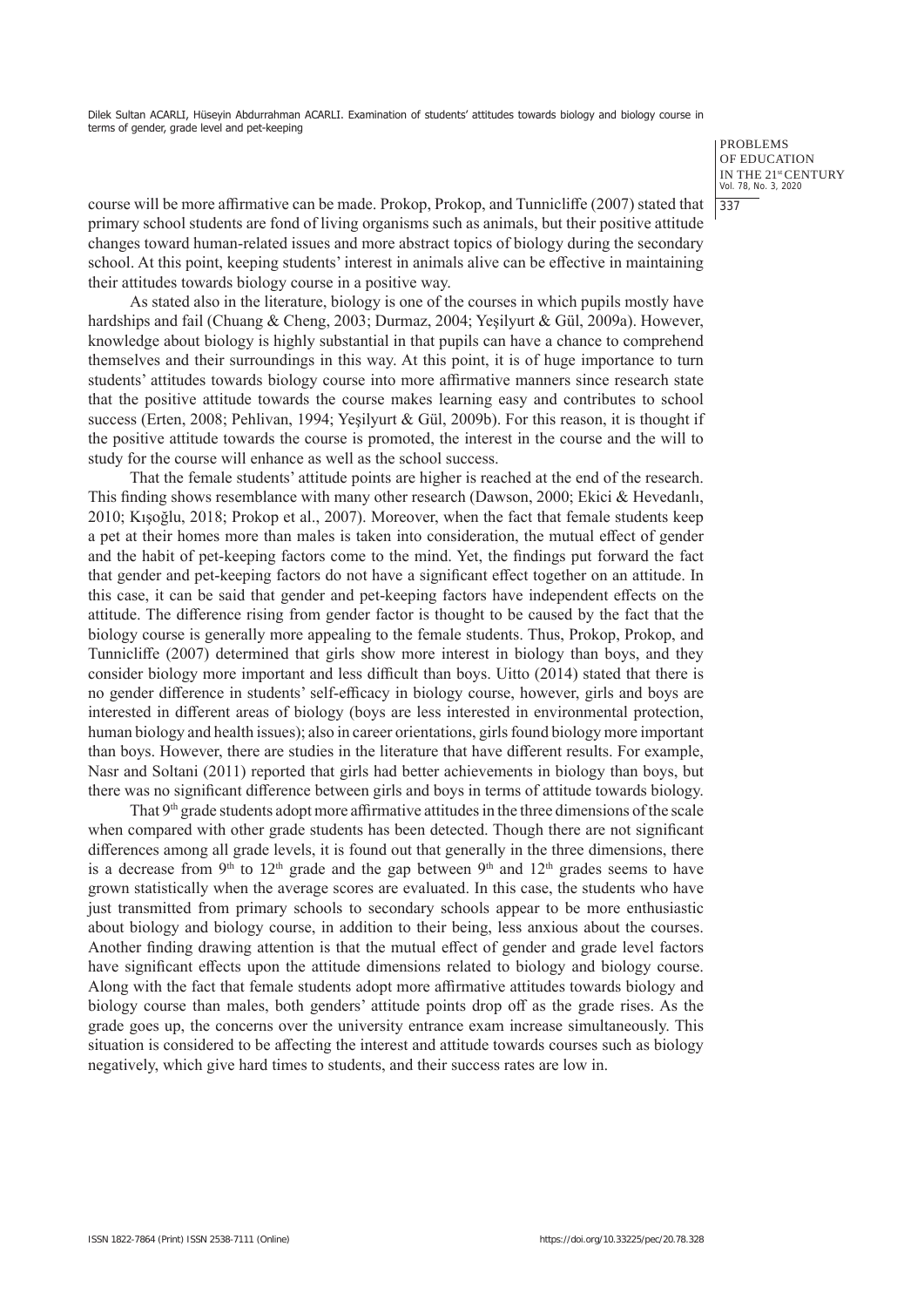PROBLEMS OF EDUCATION IN THE 21st CENTURY Vol. 78, No. 3, 2020 338

#### **Conclusions**

The results of the research indicated that students keeping a pet have more affirmative attitudes towards biology and biology course and have less concern for biology course. It is thought that taking care of a pet may have given students a different perspective on biology. The subjects such as physiological, anatomical features, evolutionary backgrounds, feeding ways, disease situations, cleaning, maintenance, and even education of some of the animals are among the subjects of biology that are examples from daily life. It is thought that the positive attitudes of students keeping a pet are probably due to their interest in these issues. In this case, biology teachers who give examples on pets at relevant points during the lesson can increase the students' interest in the lesson.

The incentive of students to recognize the animals around them and the enlightenment of them about those animals' qualities greatly affect their attitudes towards biology and biology course. That is why, it is recommended within the framework of the curriculum to provide guidance on this issue, to include activity suggestions for increasing students' interest in animals, and to develop relevant teaching materials. That students are closely acquainted with animals, they are encouraged to rear a pet, their attentions are drawn through relating subjects with pets that can at least be brought into class atmosphere, or trips are organized to animal houses, zoos, museums through which their attentions and interests in animals can be supported will all be beneficial.

As a result of the research, it was found out that the attitude scores of female students towards biology and biology course were higher than the male students, and their concern was less. Regulating the content of biology curriculum to draw more attention of male students can influence male students' attitudes in a positive way. Teaching courses through relating subjects with daily life and organizing more activities in the class that students are more actively involved in could be helpful in that they feel supported in the reduction of concerns in addition to their developing positive attitudes towards biology and biology course. Since family support is of huge importance in terms of not only reducing students' exam anxieties, but pet-keeping, recognizing animals and loving them, it is considered that raising awareness in families about these topics could also be useful.

Another result of the research is that as the grade level increases, there is a decrease in attitude points towards biology and biology course and an increase in concern towards biology. It seems that the teaching process in secondary education has a negative impact on students' perspectives on biology and biology course. It is thought that this situation is to be largely due to university entrance exam concern. In addition, increasing the details of many biology subjects in secondary school (which have been at primary education level processed relatively more superficially and learned with pleasure) and the increase in the amount of knowledge that may require memorization may also affect students' attitudes. At this point, it is thought that this disadvantage can be prevented by making biology course more enjoyable, giving examples from daily life and current issues, and supporting meaningful learning instead of memorizing knowledge as much as possible with different teaching techniques and approaches.

#### **References**

- Ajzen, I., & Fishbein, M. (2005). The influence of attitudes on behavior. In Albarracín, D., Johnson, B. T., & Zanna, M. P. (Eds.), *The handbook of attitudes* (pp. 173-221). Lawrence Erlbaum.
- Atik, A. D., Kayabaşı, Y., Yağcı, E., & Ünlü Erkoç, F. (2015). The secondary school students' biology science and course attitude scale: Analysis of reliability and validity. *Mehmet Akif Ersoy University Journal of Education Faculty, 36*, 1-18.
- Baysal, A. C. (1981). *Sosyal ve örgütsel psikolojide tutumlar* [Attitudes in social and organizational psychology]. İstanbul Üniversitesi İşletme Fakültesi.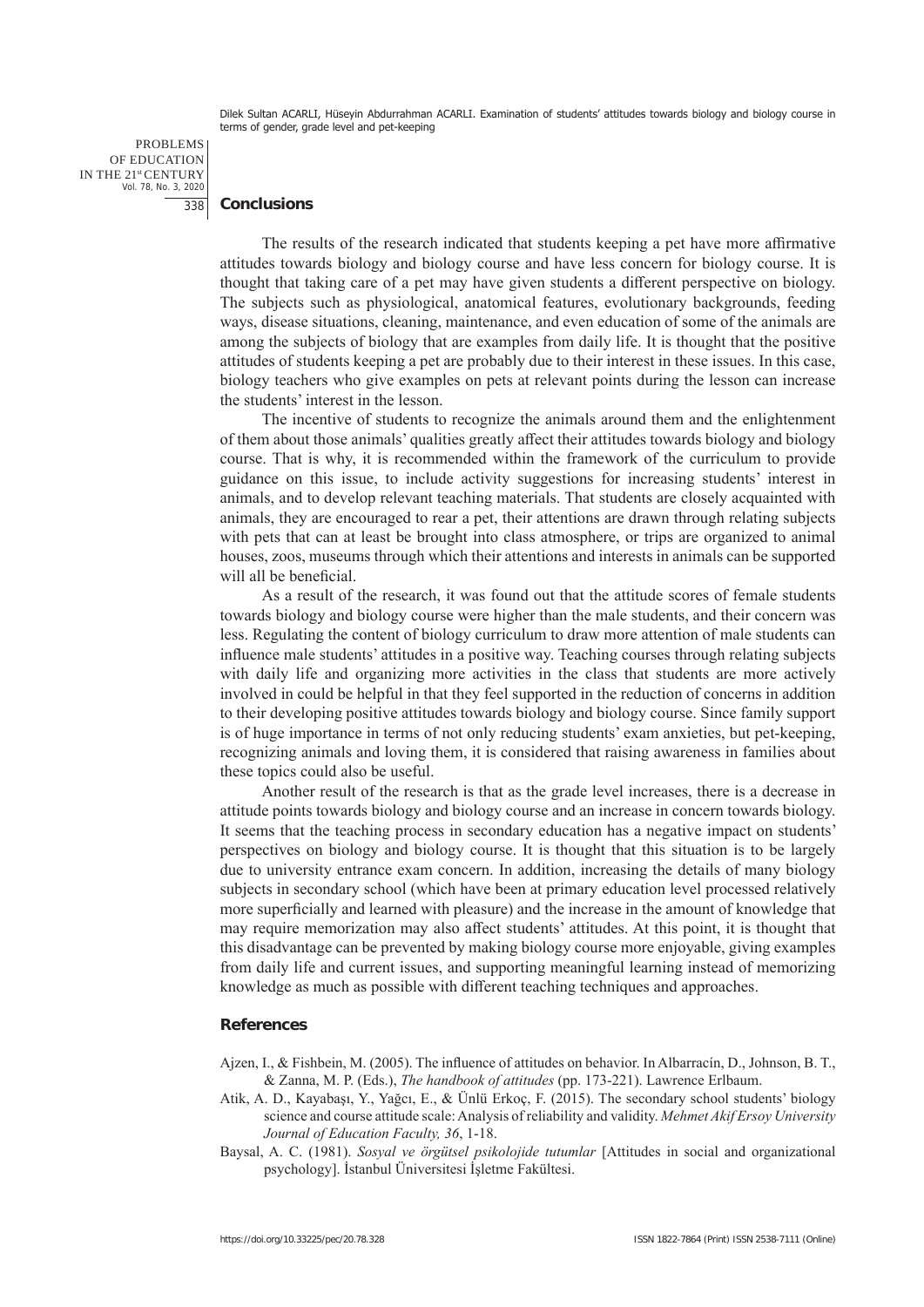> PROBLEMS OF EDUCATION IN THE 21st CENTURY Vol. 78, No. 3, 2020 339

- Baysal, A. C., & Tekarslan, E. (1996). *Davranış bilimleri* [Behavioral sciences]*.* (2nd Ed.). Avcıol Basım – Yayım.
- Berck, K. H., & Klee, R. (1992). *Interesse an Tier- und Pflanzenarten und Handeln im Natur-Umweltschutz*  [Interest in animal and plant species and acting in environmental protection]*.* Peter Lang.
- Büyüköztürk, Ş. (2006). *Veri analizi el kitabı* [Data analysis handbook]. Pegem A Yayıncılık.
- Chuang, H. F., & Cheng, Y. J. (2003). A study on attitudes toward biology and learning environment of the seventh-grade students. *Chinese Journal of Science Education, 11*(2), 171-194.
- Cohen, J. (1988). *Statistical power analysis for the behavioral sciences* (2nd Ed.). Lawrence Erlbaum Associates.
- Çevik, M., & Ekici, G. (2008). *Meslek lisesi öğrencilerinin biyoloji dersine yönelik tutumlarının farklı değişkenler açısından incelenmesi [Examining the attitudes of vocational high school students towards the biology course in terms of different variables].* XVII. National Educational Sciences Congress, Sakarya University Education Faculty, 1-3 September, Sakarya.
- Çimer, A. (2012). What makes biology learning difficult and effective: Students' views. *Educational Research and Reviews, 7*(3), 61-71.
- Dawson, C. (2000). Upper primary boys' and girls' interests in science: Have they changed since 1980? *International Journal of Science Education, 22*(6), 557-570. https://doi.org/10.1080/095006900289660
- DeVellis, R. F. (2012). *Scale development: Theory and applications* (3rd Ed.). Sage.
- Durmaz, H. (2004). Nasıl bir fen eğitimi istiyoruz? [What kind of science education do we want?] *Journal of Education for Life, 83-84,* 38-40.
- Ekici, G., & Hevedanlı, M. (2010). Lise öğrencilerinin biyoloji dersine yönelik tutumlarının farklı değişkenler açısından incelenmesi [Investigation of high school students' attitudes towards biology course in terms of different variables]. *Journal of Turkish Science Education, 7*(4), 97- 109.
- Emre, F. E., & Erten, S. (2012). *İlköğretim öğrencilerinin bitki ve hayvanlara karşı ilgileri ve bu ilgileri belirleyen uyarıcı faktörler [Primary school students' interest in plants and animals and stimulating factors that determine these interests*]. X. National Science and Mathematics Education Congress, Niğde University, *Niğde, 27-30 June 2012*. http://kongre.nigde.edu.tr/xufbmek/dosyalar/tam\_ metin/pdf/2411-30\_05\_2012-16\_43\_11.pdf
- Erdoğan, İ. (1999). *İşletmelerde davranış* [Behavior in businesses] (10th Ed.). Evrim Yayınevi.
- Erten, S. (2008). Interests of 5th through 10th grade students toward human biology. *Hacettepe University Journal of Education, 35,*135-147.
- Gül, Ş., & Yeşilyurt, S. (2010). Secondary education students' attitudes towards biology and biology course (Pilot study). *Mehmet Akif Ersoy University Journal of Education Faculty, 20,* 28-47.
- Hair, J. F., Anderson, R. E., Tatham, R. L., & Black, W. C. (2006). *Multivariate data analysis* (5th Ed.). Prentice Hall.
- Kağıtçıbaşı, Ç. (1999). *Yeni insan ve insanlar* [New people and people] (10th Ed.). Sosyal Psikoloji Dizisi: 1, Evrim Basım Yayım Dağıtım.
- Karasar, N. (2009). *Bilimsel araştırma yöntemi* [Scientific research method]. Nobel Yayım Dağıtım.
- Kışoğlu, M. (2018). An examination of science high school students' motivation towards learning biology and their attitude towards biology courses. *International Journal of Higher Education, 7(1),* 151- 164. https://doi.org/10.5430/ijhe.v7n1p151
- Koçakoğlu, M., & Türkmen, L. (2010). Developing a Biology Attitude Scale. *Journal of Kirsehir Education Faculty, 11*(2), 229-245.
- Morgan, C. T. (1995). *Psikolojiye giriş* [Introduction to psychology]. (11th Ed.) (Çev. Sor: Siel Karakaş). Meteksan.
- Munn, N. L., Fernald, L. D., & Fernald, P. S. (1969). *Introduction to psychology*. Ed. L. Carmichael. Houghton Mifflin.
- Mutlu, M. (2006). The relation between the learning styles of the students. *International Journal of Environmental and Science Education, 1*(2), 148-162.
- Nasr, R. A., & Soltani, A. (2011). Attitude towards biology and its effects on student's achievement. *International Journal of Biology, 3*(4), 100-104. https://doi.org/10.5539/ijb.v3n4p100
- Oppenheim, A. N. (1992). *Questionnaire design, interviewing and attitude measurement*. New Edition. Printer Publishers.
- Özgüven, İ. E. (2004). *Psikolojik testler* [Psychological tests]. Sistem Ofset.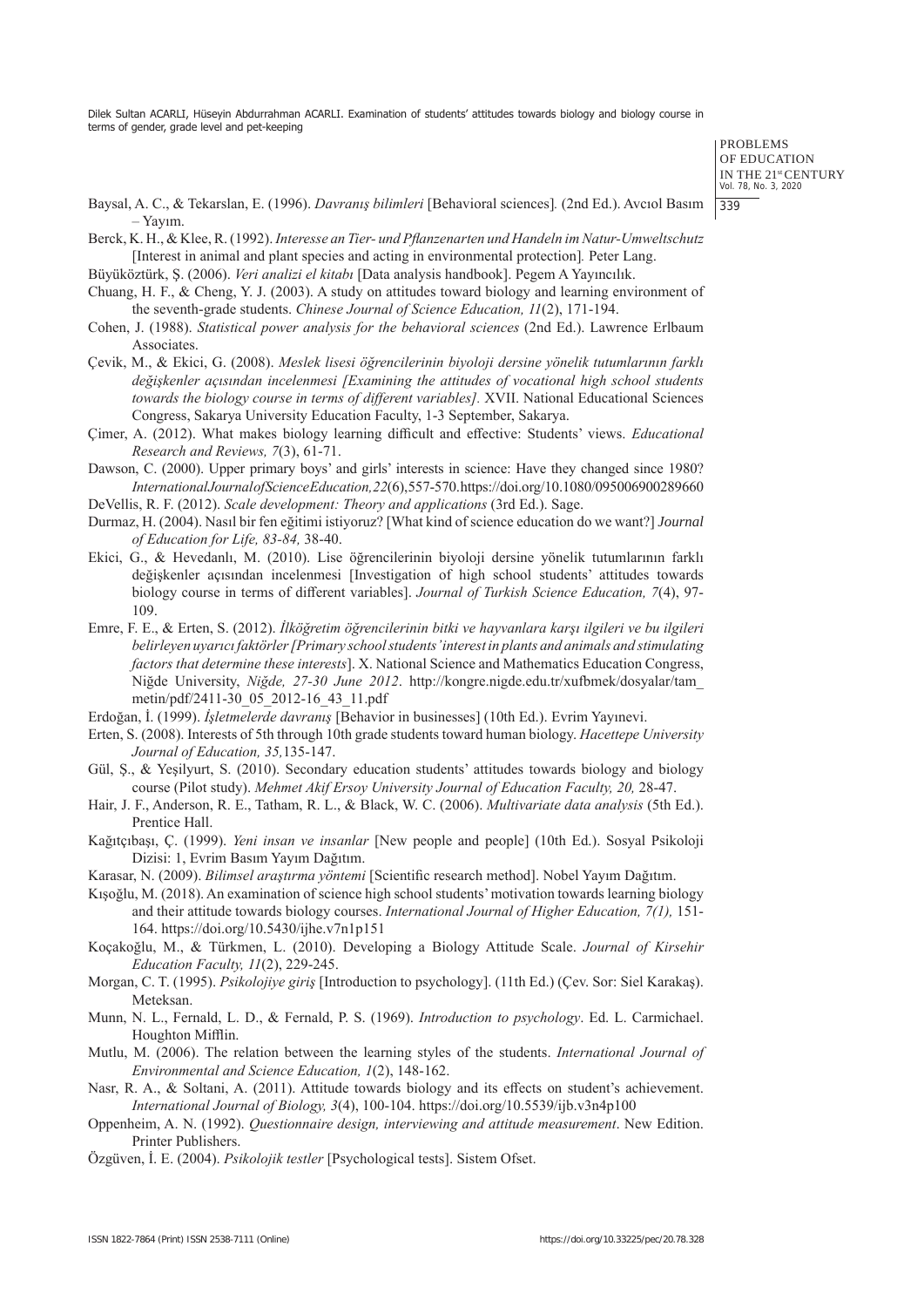PROBLEMS OF EDUCATION IN THE 21st CENTURY Vol. 78, No. 3, 2020 340

- Pallant, J. (2007). *SPSS survival manual. A step by step guide to data analysis using SPSS for Windows* (3rd edition). Open University Press.
	- Pehlivan, H. (1994). Eğitim bilimleri öğrencilerinin öğrenim gördükleri bölüme yönelik tutumları [Educational science students' attitudes towards the department they are studying]. *Hacettepe University Journal of Education, 10*, 49-53.
	- Prokop, P., Prokop, M., & Tunnicliffe, S. D. (2007). Is biology boring? Student attitudes toward biology. *Journal of Biological Education, 42*(1), 36-39. https://doi.org/10.1080/00219266.2007.9656105
	- Schiefele, U. (1990). *Einstellung, Selbstkonsistenz und Verhalten* [Attitude, self-consistency and behavior]. Hogrefe Verlag.
	- Stevens, J. (2009). *Applied multivariate analysis for the social sciences (*5th Ed.). Lawrence Erlbaum Associates.
	- Sungur, S., & Tekkaya, C. (2003). Students' achievement in human circulatory system unit: The effect of reasoning ability and gender. *Journal of Science Education and Technology, 12*(1), 59-64. https://doi.org/10.1023/A:1022111728683

Tabachnick, B. G., & Fidell, L. S. (2007*). Using multivariate statistics* (5th Ed.). Allyn and Bacon.

- Thurstone, L. L. (1967). Attitudes can be measured. In M. Fishbein (Ed.). *Attitude theory and measurement*  (pp. 77 -89). John Wiley & Sons.
- Tosun, Z. D. (2011). *Biyoloji dersine yönelik tutum ölçeği geliştirilmesi* [Developing a biology attitude scale] (Doctoral thesis). Gazi University, Ankara.
- Uitto, A. (2014). Interest, attitudes and self-efficacy beliefs explaining upper-secondary school students' orientation towards biology-related careers. *International Journal of Science and Mathematics Education, 12*(6), 1425-1444. https://doi.org/10.1007/s10763-014-9516-2
- Usak, M., Prokop, P., Ozden, M., Ozel, M., Bilen, K., & Erdogan, M. (2009). Turkish university students' attitudes toward biology: The effects of gender and enrolment in biology classes. *Journal of Baltic Science Education, 8*(2), 21-31.
- Ülgen, G. (1995). *Eğitim psikolojisi, birey ve öğrenme* [Educational psychology, individual and learning]. Bilim Yayınları.
- Yeşilyurt, S., & Gül, Ş. (2009a). Expectations of students and faculty members who teach biology at science and primary school teacher training programs for an efficient biology instruction. *Erzincan University Journal of Education Faculty, 11*(2), 1-23.
- Yeşilyurt, S., & Gül, Ş. (2009b). Biology Attitude Scale. *Erzincan University Journal of Education Faculty, 11*(2), 239-258.

Received: *February 17, 2020* Accepted: *May 22, 2020*